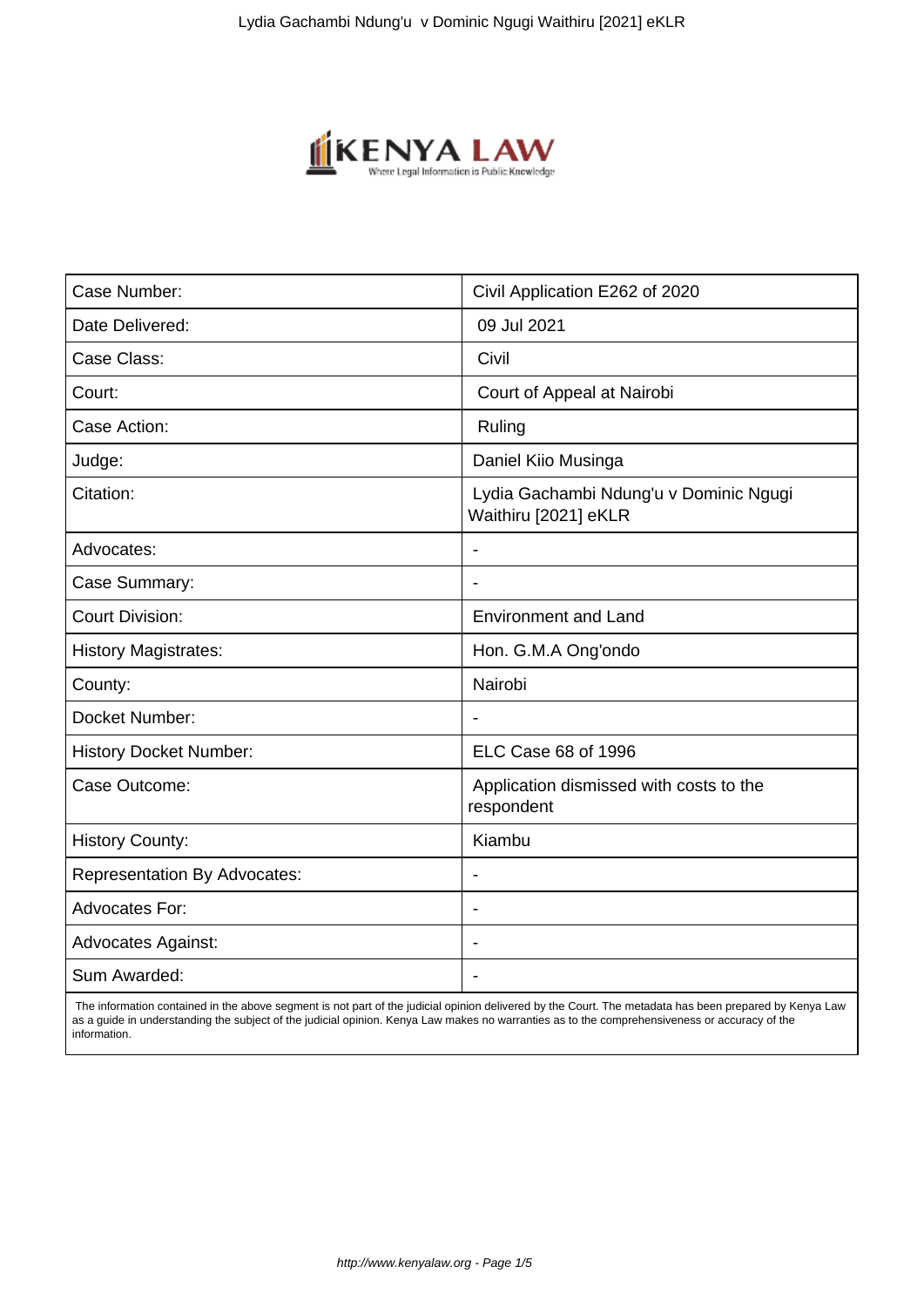#### **IN THE COURT OF APPEAL**

#### **AT NAIROBI**

#### **(CORAM: MUSINGA, (P) (IN CHAMBERS))**

#### **CIVIL APPLICATION NO. E262 OF 2020**

#### **BETWEEN**

#### **LYDIA GACHAMBI NDUNG'U** (Suing as the personal representative of the Estate of **MILKA**

## **WANJIRU MUIGAI** & **VERONICA WANJIRU MUIGAI (Deceased) ......................APPLICANT**

**AND**

#### **DOMINIC NGUGI WAITHIRU............................................................................................................RESPONDENT**

(Being an application for leave to appeal out of time against the Judgment of the Environment and Land Court at Thika (Hon. G.M.A Ong'ondo) delivered on 7th November, 2018 **in ELC Case No. 379** *of 2017 (O.S) formerly Nairobi ELC Case No. 68 of 1996*

### **RULING**

\*\*\*\*\*\*\*\*\*\*\*\*\*

1. This is an application dated 24th August 2020 for extension of time to file an appeal out of time. The judgment sought to be appealed from was delivered on 7th November 2018. The application was brought under *Article 159* of the *Constitution of Kenya 2010, section 3A* and 3B of the **Appellate Jurisdiction Act** and *rules 4 and 41* of the *Court of Appeal Rules 2010.*

2. The brief background of the case is that the respondent by originating summons dated 8th January 1996 filed a suit against **Milka Wanjiru Muigai** and *Veronica Wanjiru Muigai* (both deceased) for ownership of 0.35 acres of land in land title **L.R. GithungurijKanjari/1163** by way of adverse possession.

3. On 7th November 2018 the learned Judge, *G.M.A Ong'ondo,* entered judgment jointly and severally against Milka Wanjiru Muigai and Veronica Wanjiru Muigai and granted ownership of the suit property to the respondent.

4. Aggrieved by the judgment, a notice of appeal dated 14th November, 2018 was filed with intention to appeal against the entire judgment.

5. The instant application is supported by the grounds set forth on the face of the application together with those laid down in the supporting affidavit sworn by the applicant on 24th August, 2020.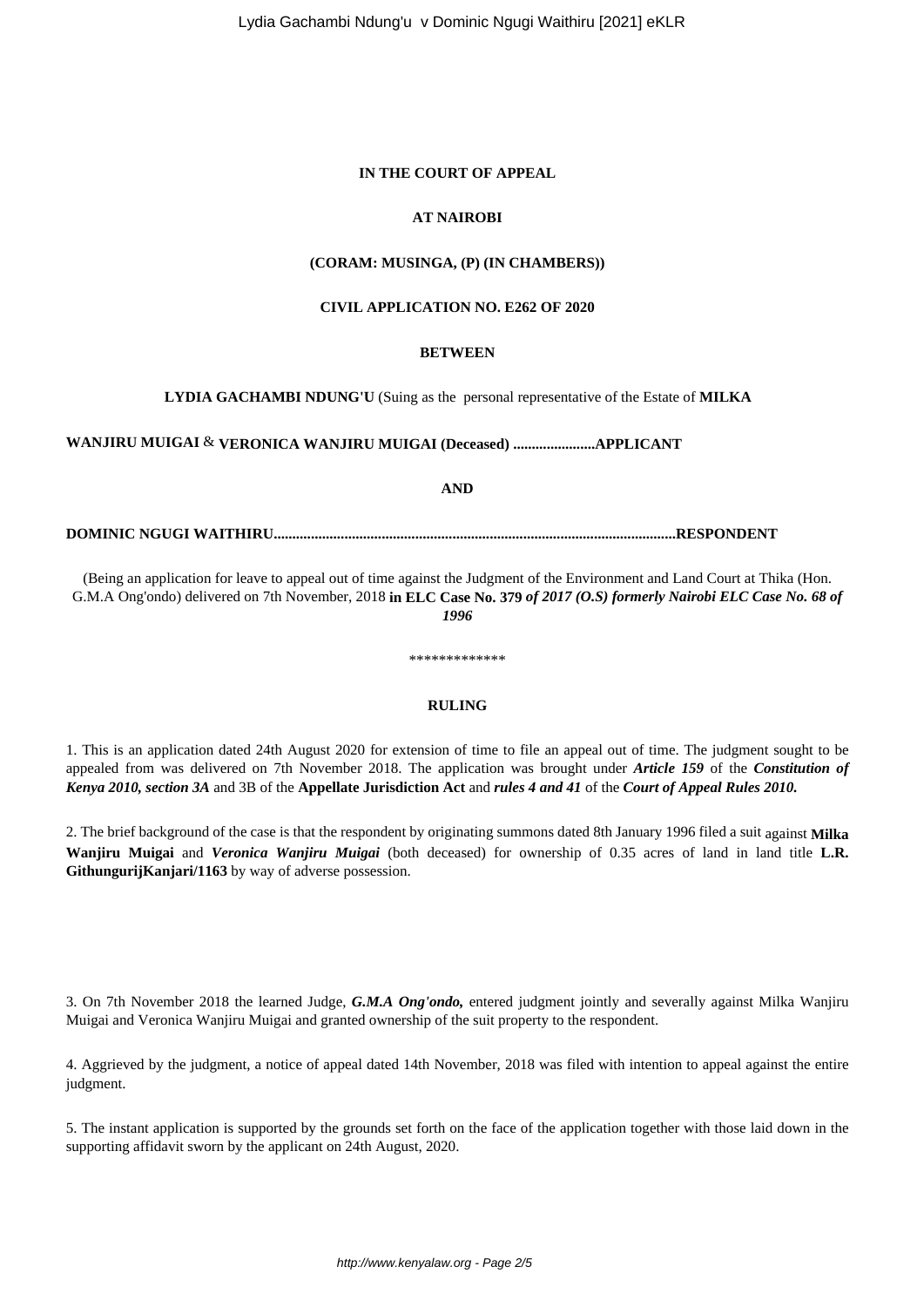#### Lydia Gachambi Ndung'u v Dominic Ngugi Waithiru [2021] eKLR

6. It is the applicant's case that Milka Wanjiru Muigai and Veronica Wanjiru Muigai died on 21st September 2000 and 9th January 2020 respectively; that she has since obtained letters of administration ad litem issued on 7th November 2001 and on 20th August 2020 in relation to the estates of the deceased for purposes of enabling her proceed with the intended appeal.

7. The applicant depones that notice of appeal was filed within the prescribed time; subsequently, an application for copies of proceedings was also done in time, but the memorandum of appeal was not filed. It is her averment that the time for appeal has run out hence, necessitating the filing of the instant application.

8. The applicant's reason for failure to file her appeal in time are delay by the registrar to issue a certified decree and typed proceedings in time; secondly, on the health condition of Milka and Veronica who have since passed on and; thirdly, that she did not have the financial capability of instructing an advocate to deal with the appeal.

9. The applicant argues that she has an arguable appeal that raises important issues of law and fact and that no prejudice will be suffered by the respondent that cannot be adequately met by way of costs.

10. In response to the application, the respondent has filed his replying affidavit sworn on 9th October 2020. It is his reply that the applicant's application is vexatious and an abuse of court process and that the applicant is forum shopping as seen in her filed application in this Court, Civil Application No. 85 of 2020 in respect of the judgment the subject matter of this case. The same was slated for ruling on 6th November 2020 and, a subsequent application in the Senior Principal Magistrate's Court at Githunguri; ELC Case No. 14 of 2020 in respect to the suit property in which he had raised a preliminary objection that came up for hearing on 15th October 2020.

11. The respondent avers that the applicant is guilty of laches, the delay is inordinate and the Court in exercise of its discretionary power must not aid her indolence. It is contested that the impugned judgment was delivered way back on 7th November 2018, certificate of delay was ready for collection on 12th February 2019 but collected on 15th March 2019 yet, the applicant has not furnished the court with any credible reason as to why it has taken close to two (2) years for her to file the instant application.

12. It is the respondent's contention that the reason for delay as advanced by the applicant that of ailment of Veronica Wanjiru for more than ten (10) years cannot stand as no medical reports have been tendered as evidence.

13. The respondent indicates that he will suffer grave prejudice for reason that he is elderly and the applicant has been dragging him into unending litigation; and that in the event the application is allowed, it will lead to reopening of the case which he will have to defend after a period of close to two (2) years.

14. In conclusion, the respondent claims that the applicant has come to court way too late in the day - a period of close to two (2) years - after delivery of the impugned judgment.

15. The matter was canvassed by way of written submissions. The applicant having filed her submissions dated 7th October 2020 whereas the respondent's are dated 12th October 2020.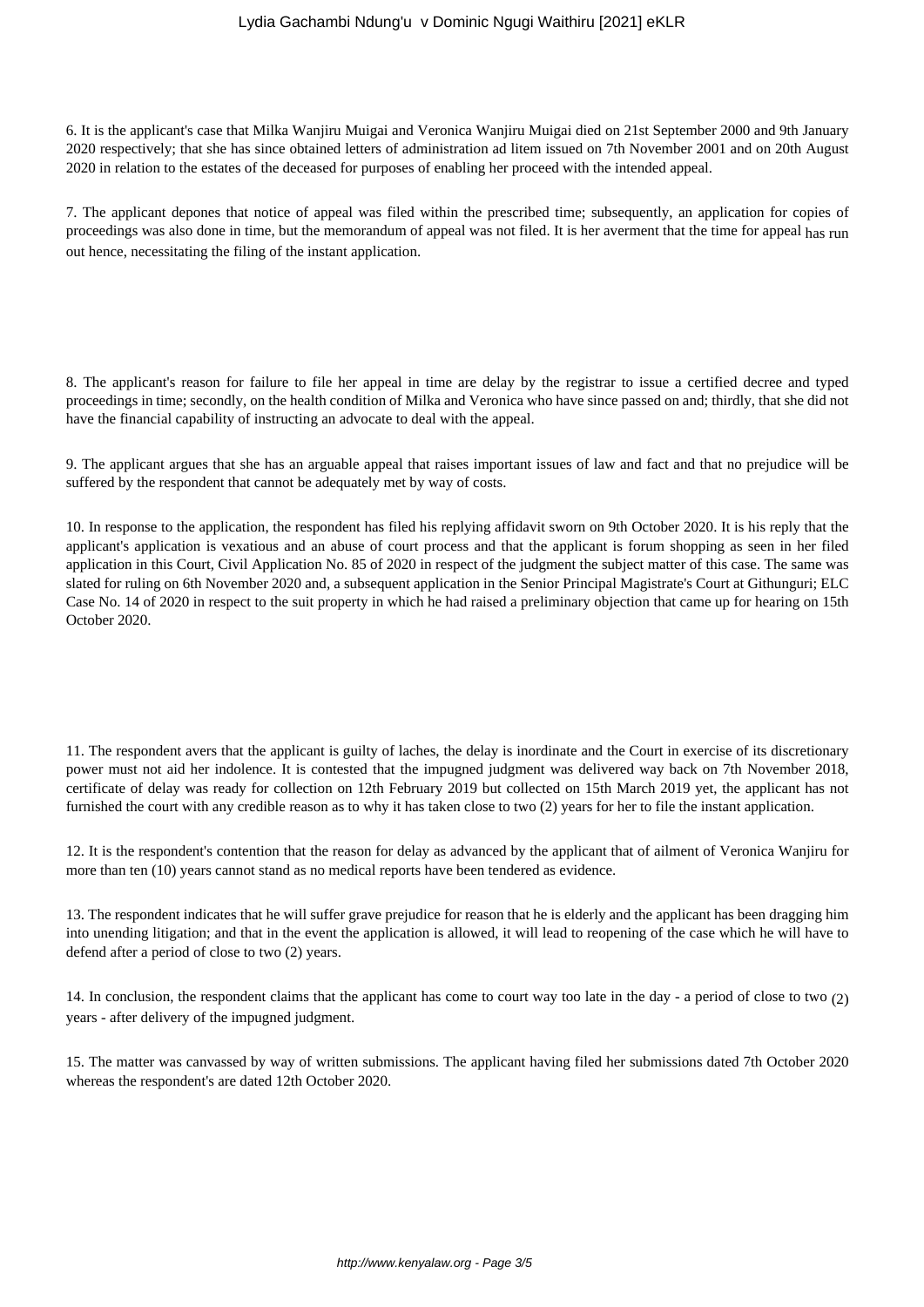16. I have carefully considered the notice of motion, supporting affidavit, the replying affidavit and the rival written submissions and the legal authorities cited by all parties.

**17. Rule 4** of this *Court's Rules* provides that: -

**''The Court may, on such terms as it thinks just, by order extend the time limited by these Rules, or by any decision of the Court or of a superior court, for the doing of any act authorized or required by these Rules, whether before or after the doing of the act, and a reference in these Rules to any such time shall be construed as a reference to that time as extended."**

18. It is now settled law that the principles this Court should consider in granting extension of time under *rule 4* are: the length of the delay, the reason for the delay, the chances of the appeal succeeding if the application is granted, and lastly, the degree of prejudice to the respondent if the application is allowed. The expressed principles have severally been applied to many decisions of this Court in applications of the same nature. See *LeoSila Mutiso v Rose Wangari Mwangi* (supra); *Karny Zaharya* **&** *Another v Shalom Levi [2018] eKLR;* and *Patel v Waweru* **&** *2 Others [2003] eKLR.*

19. In the instant application, the applicant has explained why there was a delay in filing the memorandum of appeal and subsequent record of appeal. Her explanation is threefold; firstly, that the delay was as a result of the registrar not issuing a certified decree and typed proceedings in time; secondly, the health condition of Milka and Veronica who have since passed on and; lastly, that she did not have the financial capability of instructing an advocate to deal with the appeal.

20. On the first limb as advanced by the applicant, from the attached certificate of delay, it is noted that application for copies of proceedings was done on 14th November, 2018 well within the time required to lodge an appeal. The same were ready by 12th February, 2019. However, the applicant collected them on 15th March, 2019. The applicant is silent on the one (1) month's delay between when the copies of proceedings were ready and when they were collected.

21. Secondly, with regard to the health condition of Milka and Veronica, no medical records have been provided as evidence. I tend to agree with the respondent that in the absence of medical reports, the same are mere allegation which this Court cannot consider.

22. Lastly on the issue of financial incapacitation, the applicant had averred that she had utilized most of her *resources* to take care of Veronica when she was sick, hence, she could not instruct an advocate to take conduct of the intended appeal. I find this reason not plausible.

23. It is not in doubt that the impugned judgment was delivered on 7th November, 2018, certificate of delay was collected on 15th March, 2019 and the instant application filed on 25th August, 2020. No explanation has been given by the application for the delay in excess of seventeen (17) months between the time she received the certificate of delay and the time of filing the instant application.

#### 24. In **Abdul Azizi Ngoma v Mungai Mathayo [1976] eKLR,** this Court stated:

*"We* **would** *like* **to** *state* **once** *again that this* **Court's discretion to** *extend time under rule 4 only* **comes into existence after 'sufficient reason'** *for extending time has been established and it is only then that other* **considerations** *such as the absence* **of any prejudice and the prospects or** *otherwise* **of** *success in the appeal can be considered."*

25. Having regard to the circumstances of this case, I find that there is no adequate and reasonable explanation for the delay on the